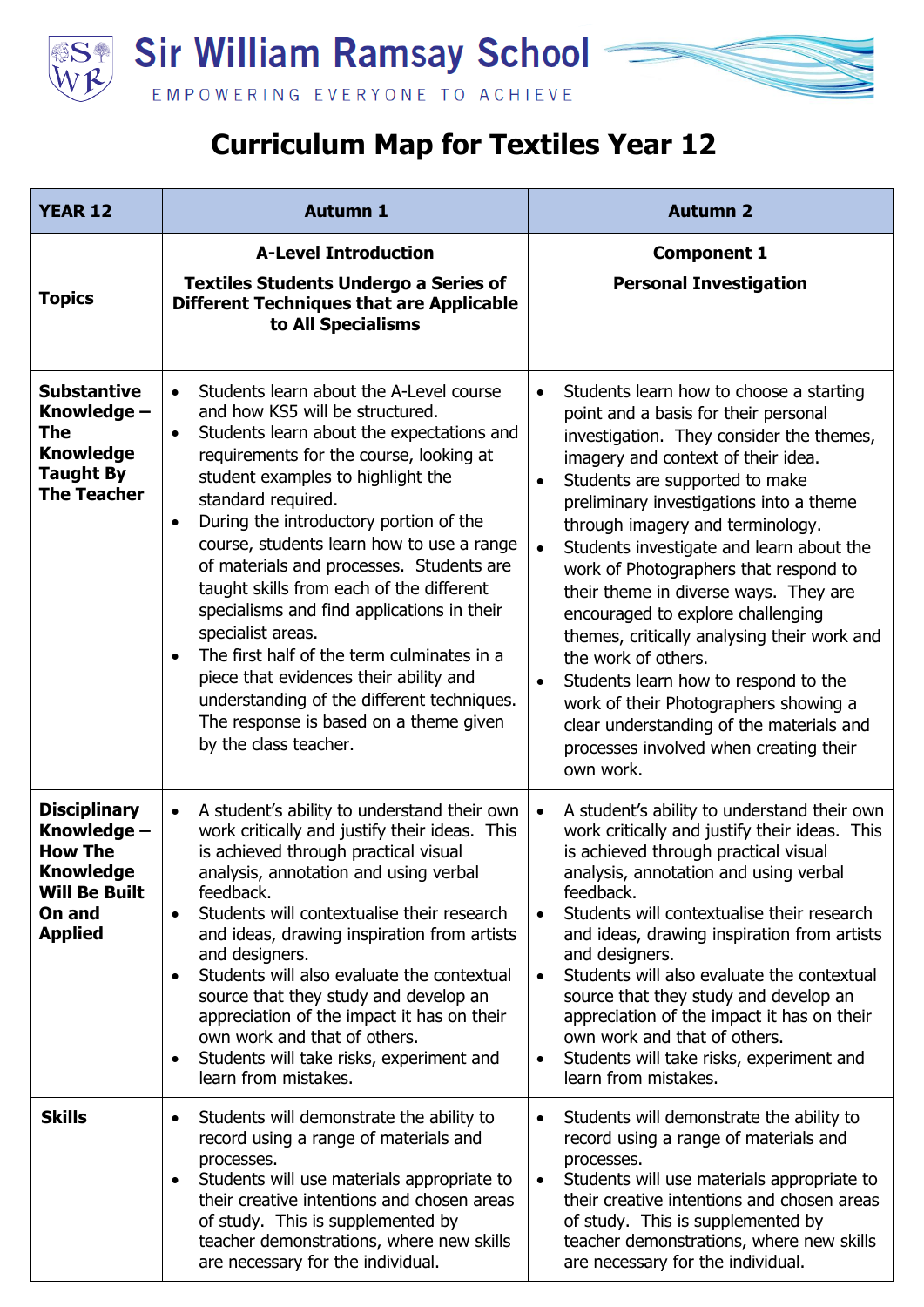|                                             | During the first half term, students are<br>$\bullet$<br>introduced to new techniques in Textiles.<br>Free Machine Embroidery<br>$\circ$<br>Image Transfer<br>$\circ$<br><b>Resist Painting</b><br>$\circ$<br>Ink and Bleach Drawing<br>$\circ$<br><b>Recording Techniques</b><br>$\circ$<br><b>Printing Techniques</b><br>$\circ$                                                                                                                                                                                                                                                                                                                                                                                                                                                                                                                                                                                                                                                                                                                                                                                                                                                                                                                                                                                                                                                                                                                                             | Students respond to the theme through<br>$\bullet$<br>contextual investigation, experimenting<br>with materials, recording and creating<br>outcomes.<br>Students understand how to make<br>$\bullet$<br>appropriate creative choices and how to<br>critically reflect on their decisions.                                                                                                                                                                                                                                                                                                                                                                                                                                                                                                                                                                                                                                                                                                                                                                                                                                                                                                                                                                                                                                                                                                                                                                                                                                        |
|---------------------------------------------|--------------------------------------------------------------------------------------------------------------------------------------------------------------------------------------------------------------------------------------------------------------------------------------------------------------------------------------------------------------------------------------------------------------------------------------------------------------------------------------------------------------------------------------------------------------------------------------------------------------------------------------------------------------------------------------------------------------------------------------------------------------------------------------------------------------------------------------------------------------------------------------------------------------------------------------------------------------------------------------------------------------------------------------------------------------------------------------------------------------------------------------------------------------------------------------------------------------------------------------------------------------------------------------------------------------------------------------------------------------------------------------------------------------------------------------------------------------------------------|----------------------------------------------------------------------------------------------------------------------------------------------------------------------------------------------------------------------------------------------------------------------------------------------------------------------------------------------------------------------------------------------------------------------------------------------------------------------------------------------------------------------------------------------------------------------------------------------------------------------------------------------------------------------------------------------------------------------------------------------------------------------------------------------------------------------------------------------------------------------------------------------------------------------------------------------------------------------------------------------------------------------------------------------------------------------------------------------------------------------------------------------------------------------------------------------------------------------------------------------------------------------------------------------------------------------------------------------------------------------------------------------------------------------------------------------------------------------------------------------------------------------------------|
| <b>Links To</b><br><b>Prior</b><br>Learning | Students will have previous experience of<br>$\bullet$<br>Art and Design at KS4.<br>Previous experience of recording and<br>$\bullet$<br>establishing a body of work.                                                                                                                                                                                                                                                                                                                                                                                                                                                                                                                                                                                                                                                                                                                                                                                                                                                                                                                                                                                                                                                                                                                                                                                                                                                                                                          | Students will have previous experience of<br>$\bullet$<br>Art and Design at KS4<br>Understanding the concepts and themes<br>$\bullet$<br>relating to their personal investigation.<br>Previous experience of recording and<br>$\bullet$<br>establishing a body of work.                                                                                                                                                                                                                                                                                                                                                                                                                                                                                                                                                                                                                                                                                                                                                                                                                                                                                                                                                                                                                                                                                                                                                                                                                                                          |
| Literacy/<br><b>Numeracy</b>                | During the first half term A-Level students<br>$\bullet$<br>use their established knowledge of the<br>formal elements and associated<br>terminology when communicating about<br>their work. In addition to their prior<br>understanding, students are introduced to<br>new terminology that needs to be<br>included in their written work. This is<br>subject specific and will include new<br>material and processes that they might<br>not have experienced at KS4.<br>Literacy resources are provided in each<br>$\bullet$<br>classroom with visual examples of key<br>words. Students are provided writing<br>frames and sentence starters to support<br>their writing. This will help them<br>communicate their thoughts about the<br>newly introduced processes.<br>Students continue to describe, relate,<br>$\bullet$<br>analyse, interpret and evaluate work.<br>Students will need to have good time<br>$\bullet$<br>management and understand how long<br>processes take for them to be completed<br>to an acceptable standard.<br>Students will be required to correctly<br>$\bullet$<br>measure and use space. This is especially<br>important when creating their responses<br>to the different investigated processes.<br>Students will use different quantities of<br>$\bullet$<br>materials and will have to understand the<br>impact of having too much or too little of<br>the medium. This is key when they are<br>responding to the different techniques. | During A-Level Textiles students use their<br>$\bullet$<br>prior understanding of the formal<br>elements and specialist terminology to<br>communicate effectively about different<br>forms of art. This is then built on through<br>the A-Level with additional terms that<br>relate to the different specialisms.<br>Key terminology should be used<br>$\bullet$<br>frequently in their writing. This should be<br>apparent when breaking down the work<br>of others or pieces that they have<br>created.<br>Students will need to have good time<br>٠<br>management and understand how long<br>processes take for them to be completed<br>to an acceptable standard.<br>Students are confident when using writing<br>$\bullet$<br>frames to structure their communication.<br>They can communicate about their work<br>and the work of others effectively.<br>Students continue to describe, relate,<br>analyse, interpret and evaluate work.<br>Students provide written communication<br>through their sketchbooks to explain their<br>creative journey and their thought<br>process.<br>Students will read from websites,<br>٠<br>sketchbooks, and literature to stimulate<br>artwork. Students will read from<br>instructions to understand how to use<br>certain materials or to follow health and<br>safety notices.<br>As students become more confident using<br>$\bullet$<br>new materials and process, they will<br>understand how to successfully measure<br>and use quantities of materials to create<br>outcomes. |
| <b>Cross</b><br><b>Curricular</b>           | The Art and Design specialisms cross over<br>$\bullet$<br>during the first half of the term.                                                                                                                                                                                                                                                                                                                                                                                                                                                                                                                                                                                                                                                                                                                                                                                                                                                                                                                                                                                                                                                                                                                                                                                                                                                                                                                                                                                   | There is the potential for cross curricular<br>$\bullet$<br>opportunities but this is dependent on the<br>themes explored by students.                                                                                                                                                                                                                                                                                                                                                                                                                                                                                                                                                                                                                                                                                                                                                                                                                                                                                                                                                                                                                                                                                                                                                                                                                                                                                                                                                                                           |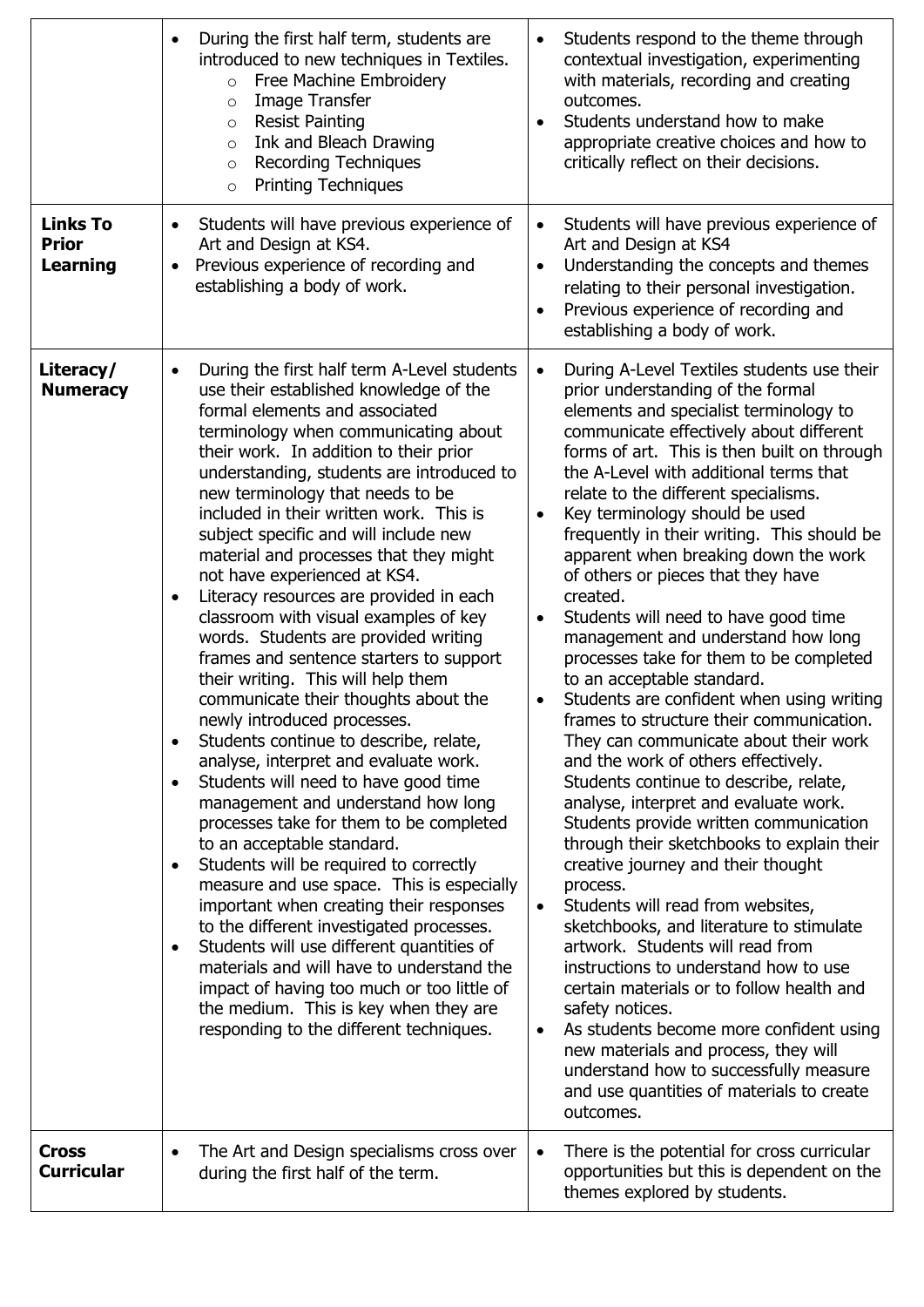| <b>Assessment</b> | Teacher feedback is ongoing for all<br>$\bullet$<br>coursework; this is through written or<br>verbal methods. | The Assessment Objectives (AOs) are<br>$\bullet$<br>used to assess Component 1.<br>A01: Students are assessed<br>against their ability to develop<br>investigations and demonstrate<br>critical understanding of sources.<br>A02: Students are assessed<br>against their ability to refine work<br>by exploring ideas, selecting and<br>experimenting with appropriate<br>media, materials, techniques and<br>processes.<br>A03: Students are assessed<br>against their ability to record<br>ideas, observations and insights<br>relevant to intentions as their work<br>progresses.<br>A04: Students are assessed<br>against their ability to present a<br>personal and meaningful response<br>that realises intentions and<br>demonstrates understanding of<br>visual language.<br>Teacher feedback is ongoing for all<br>coursework; this is through written or<br>verbal methods. |
|-------------------|---------------------------------------------------------------------------------------------------------------|---------------------------------------------------------------------------------------------------------------------------------------------------------------------------------------------------------------------------------------------------------------------------------------------------------------------------------------------------------------------------------------------------------------------------------------------------------------------------------------------------------------------------------------------------------------------------------------------------------------------------------------------------------------------------------------------------------------------------------------------------------------------------------------------------------------------------------------------------------------------------------------|
|-------------------|---------------------------------------------------------------------------------------------------------------|---------------------------------------------------------------------------------------------------------------------------------------------------------------------------------------------------------------------------------------------------------------------------------------------------------------------------------------------------------------------------------------------------------------------------------------------------------------------------------------------------------------------------------------------------------------------------------------------------------------------------------------------------------------------------------------------------------------------------------------------------------------------------------------------------------------------------------------------------------------------------------------|

| <b>YEAR 12</b>                                                                                         | Spring 1 & 2<br>Summer 1 & 2                                                                                                                                                                                                                                                                                                                                                                                                                                                                                                                                                                                                                                                                                                                                                                                                                                                                                                                                                                                                                                                                                                                                                                                                                                                                                                                                                                                                                                                                                                                      |
|--------------------------------------------------------------------------------------------------------|---------------------------------------------------------------------------------------------------------------------------------------------------------------------------------------------------------------------------------------------------------------------------------------------------------------------------------------------------------------------------------------------------------------------------------------------------------------------------------------------------------------------------------------------------------------------------------------------------------------------------------------------------------------------------------------------------------------------------------------------------------------------------------------------------------------------------------------------------------------------------------------------------------------------------------------------------------------------------------------------------------------------------------------------------------------------------------------------------------------------------------------------------------------------------------------------------------------------------------------------------------------------------------------------------------------------------------------------------------------------------------------------------------------------------------------------------------------------------------------------------------------------------------------------------|
| <b>Topics</b>                                                                                          | Textiles Students Continue to Develop Their Personal Investigation as Part of<br><b>Component 1</b>                                                                                                                                                                                                                                                                                                                                                                                                                                                                                                                                                                                                                                                                                                                                                                                                                                                                                                                                                                                                                                                                                                                                                                                                                                                                                                                                                                                                                                               |
| <b>Substantive</b><br>Knowledge -<br>The<br><b>Knowledge</b><br><b>Taught By</b><br><b>The Teacher</b> | Students continue to learn the skills the investigate the work of Photographers that<br>$\bullet$<br>respond to their theme in diverse ways. During the remainder of the year students<br>consider different ways of developing their Personal Investigation. This is achieved<br>through investigation into different themes that link with their project.<br>Students continue to learn how to analyse the work of Photographers. Images are broken<br>down and interpreted by students. Written communication will be confident with frequent<br>use of key terminology. Students will show consideration for challenging concepts within<br>their themes.<br>Students continue to learn how to respond to the work of their Photographers. Showing a<br>$\bullet$<br>clear understanding of the materials and processes involved when creating their responses<br>to the work of their chosen artists.<br>Students develop their own outcomes, starting at their initial ideas and developing<br>$\bullet$<br>concepts further through experimentation into materials and processes appropriate to<br>their project.<br>Students create outcomes that clearly reference their creative journey. Creating work that<br>$\bullet$<br>clearly explores challenging themes and concepts.<br>During the second half of the Summer Term, students compose a body of writing that<br>$\bullet$<br>accompanies their personal investigation. Students create initial drafts over the Summer<br>Holidays, using writing frames and exemplar materials. |
| <b>Disciplinary</b><br>Knowledge -<br><b>How The</b><br><b>Knowledge</b>                               | Students develop their Personal Investigation by investigating contextual sources,<br>$\bullet$<br>experimenting with materials, recording and creating outcomes.<br>Projects will develop to investigate different themes or concepts.<br>$\bullet$                                                                                                                                                                                                                                                                                                                                                                                                                                                                                                                                                                                                                                                                                                                                                                                                                                                                                                                                                                                                                                                                                                                                                                                                                                                                                              |